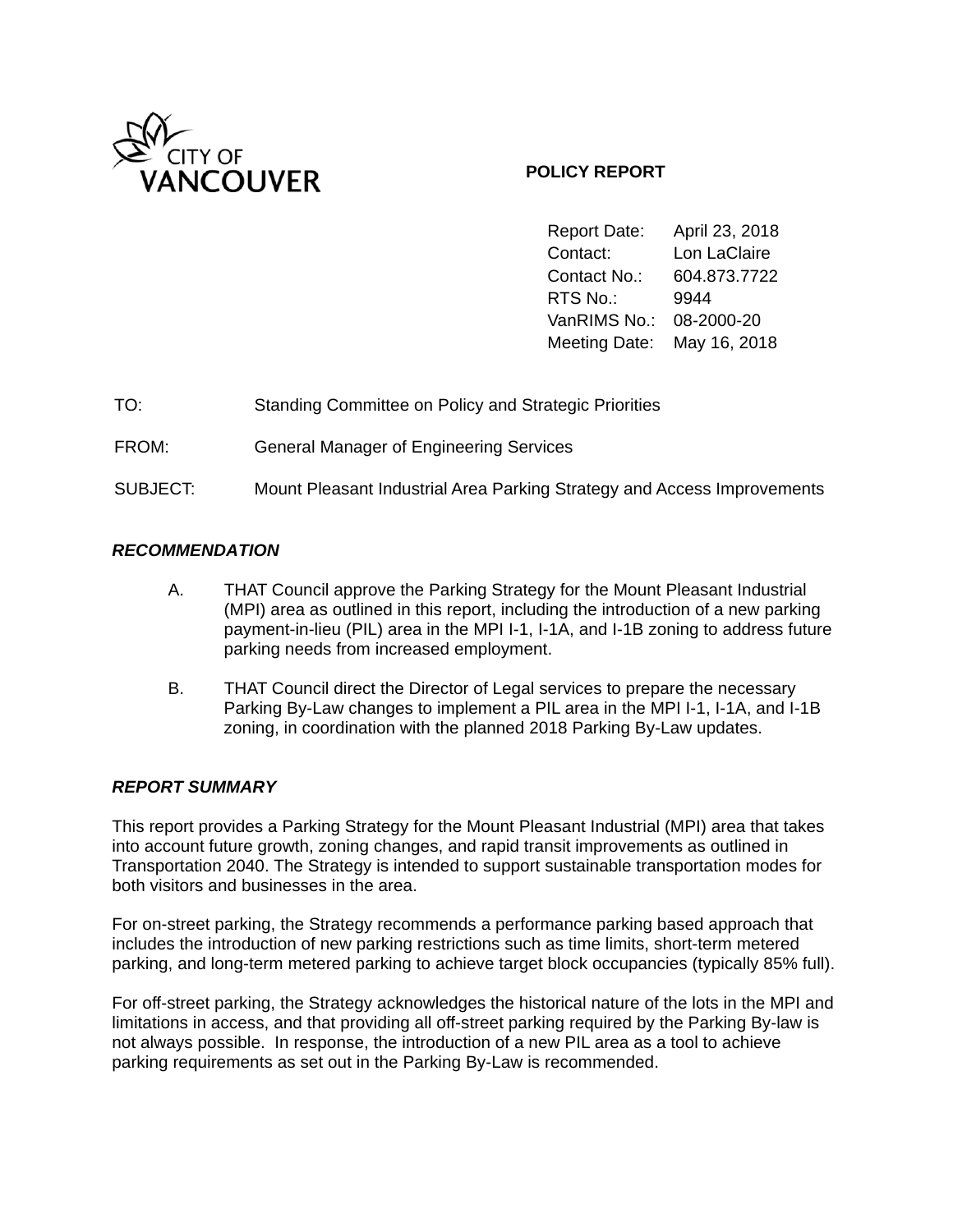This report also provides an update on potential access improvements to the MPI area to facilitate east-west pedestrian and cyclist movements and simplify vehicular movements. In the short term, a crosswalk on the north side of the 7th Avenue, Kingsway and Main Street intersection is recommended to help facilitate a safe east-west connection to the Mount Pleasant Community Centre.

# *COUNCIL AUTHORITY/PREVIOUS DECISIONS*

Relevant Council policies for this city-led initiative include:

- Updates to Payment-in-Lieu Parking Program (2018)
- Mount Pleasant Industrial Area Zoning Changes (2017)
- Mount Pleasant RT Zone Review (2017)
- Mount Pleasant Community Plan Implementation Strategy (2013)
- Transportation 2040 (2012)
- Greenest City Action Plan (2011)
- Vancouver Economic Action Strategy (2011)
- Mount Pleasant Community Plan (2010)
- Metro Core Jobs and Economy Land Use Plan (2009)

The Mount Pleasant Community Plan was approved by Council in November 2010, and contains community-wide and sub-area policies to address issues and guide development in the area for the next 30 years.

In 2013, Council motions passed for the approval of changes to the I-1 Zoning in the MPI area to allow for larger buildings, increased job space, and additional support for the innovation economy. At this time, Council directed staff to report back with a Transportation and Parking Strategy for the MPI area as well as potential improvements to the Main Street, Kingsway, and 7th Avenue intersection.

In 2017, it was proposed to council to further expand the rezoning of industrial lands from I-1 into separate zonings I-1A and I1B (The Digital District). The intent of the new I-zoning classifications is to retain and support the growth of digital and technology businesses through additional density bonuses and increases in height limitations.

## *GENERAL MANAGER'S COMMENTS*

The General Manager of Engineering Services recommends approval of the foregoing.

## *REPORT*

## *Background/Context*

As part of the report to Council in early 2013 for the Mount Pleasant Light Industrial areas (RTS-9189), staff were directed to report back on:

 a transportation and parking strategy for the Mount Pleasant area in order to support the ability to add jobs in the area and anticipate future enhancements to rapid transit in the area, as outlined in the Transportation 2040 Plan; and,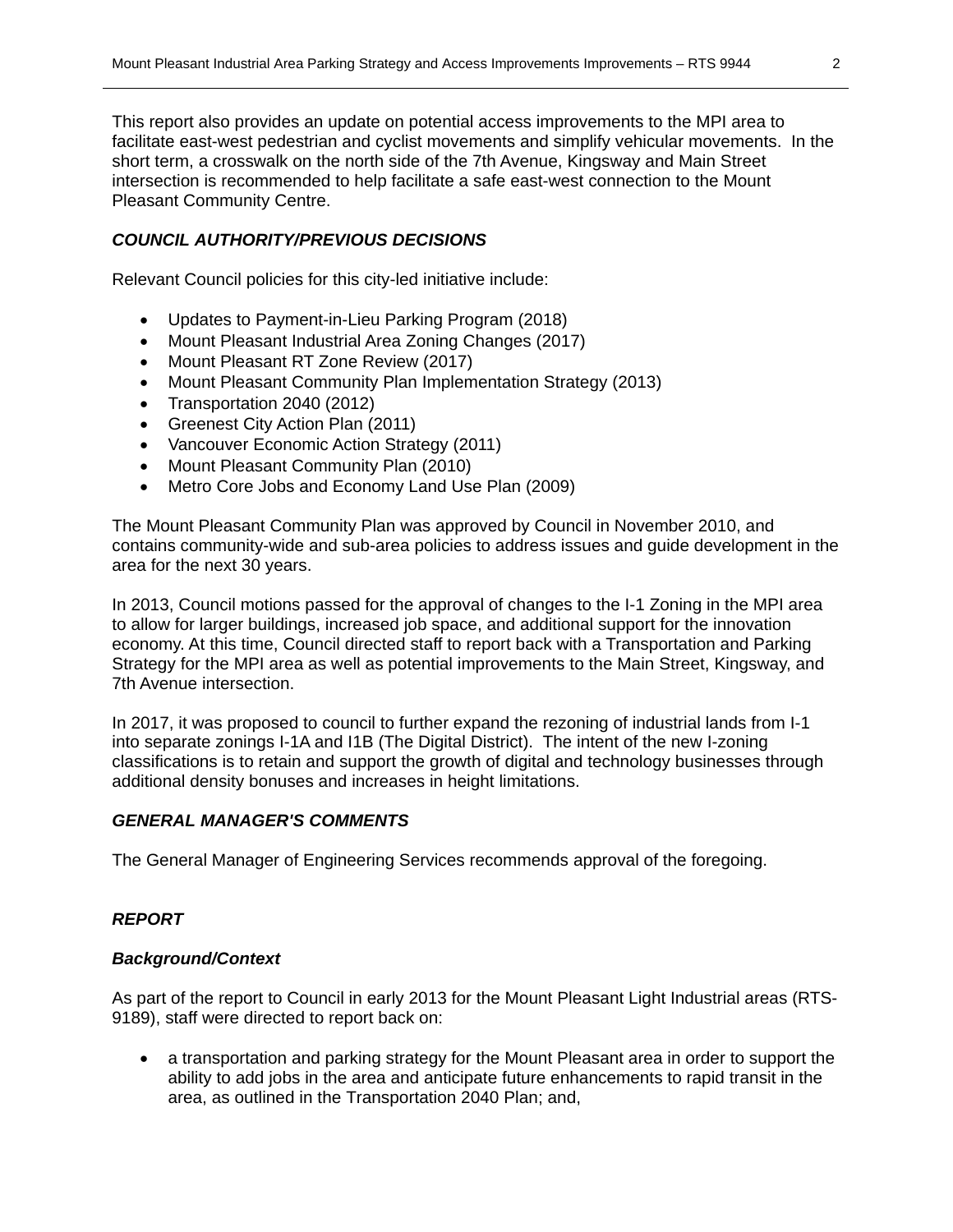potential access improvements to the Main Street, Kingsway, and 7<sup>th</sup> Avenue intersection to facilitate east/west pedestrian and cyclist movements and simplify vehicular movements in the Mount Pleasant area.



The MPI area is illustrated in **Figure 1** below, showing the I-1, I-1A, and I-1B boundaries.

*Figure 1: Map of the Mount Pleasant Industrial Area*

## *Strategic Analysis*

To help quantify the parking and transportation demands for the MPI area, a series of travel mode surveys were sent out to businesses. Questions asked ranged from their preferred travel modes, parking location, cost for parking, arrival times, age and vehicle ownerships. A key finding from the survey given to the businesses indicated that 58% of respondents drive to the MPI area with the remaining respondents utilizing greener modes of transportation. Key findings from the travel mode surveys can be found in **Appendix A**.

Staff have also been working with an external consultant to explore in detail the opportunities to improve connections at the Main, Kingsway and East  $7<sup>th</sup>$  Avenue intersection. Other transportation improvements to improve pedestrian, cyclist, and vehicle connectivity are also being explored. Staff will report back on a complete transportation analysis with recommendations for the entire Mount Pleasant Industrial Area in 2019.

### **Parking Analysis**

While both on and off-street parking work together to meet the needs of the MPI area, each has its own unique constraints. On-street parking is shared public space that serves the entire area and is fixed by the amount of curb space. On the other hand, off-street is parking is privately held space that can be expanded (i.e. parking can be placed underground); however, this expansion is limited by site layout and economic feasibility. Today, there are approximately 1900 on-street spaces and 5300 off-street spaces in the MPI area.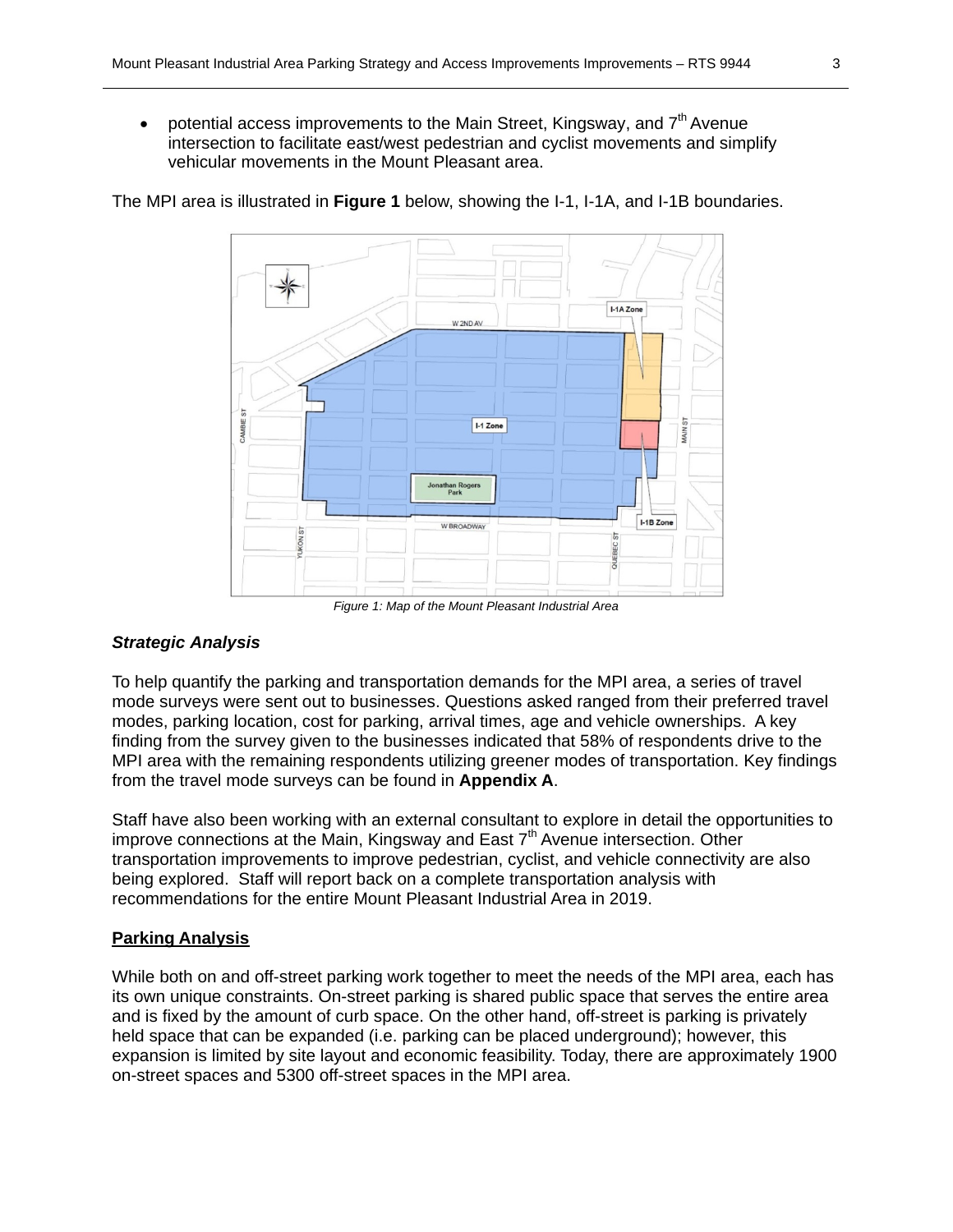### On–Street Parking

The MPI area currently has a significant amount of unregulated free parking which is well utilized by businesses, visitors, and commuters in the area.

To help quantify the on-street demand, occupancy surveys were conducted on a typical weekday in January 2018 during the morning (5 AM – 10AM), mid-day (12 AM – 2 PM) and afternoon (3 PM to 9 PM) periods. General findings indicate that many of the on-street block faces in the area exceeded the parking threshold of 85% utilization with the peak on-street parking demand occurring in the mid-day.

To better manage on-street parking in the MPI area, a performance-based approach is recommended. In 2016, the Parking Meter By-law was amended to allow a data driven parking meter program that:

- Allows parking meters to be installed as required to manage curbside availability;
- Adjusts on-street parking rates to achieve about one or two free spaces on a block;
- Adjusts parking meter rates annually based on data collected regularly throughout the previous calendar year; and,
- Adjusts on-street parking rates independently for daytime and evening periods.

Given the limited amount of retail activity in the MPI area, which requires the short duration stays, as well as the use of on-street parking by commuters, metered parking introduced in the area will also be installed to permit long-term stays.

#### Off-Street Parking

The Mt. Pleasant light industrial area is characterized by smaller lots with existing industrial and office buildings. The I-1 Zoning in this area generally permits development up to 3.0 FSR, however provision of the parking and loading required for development of this density presents challenges on smaller lots. These smaller lots limit the amount of surface parking and are also encumbered by other loading and storage requirements. Shortfalls of this nature are typically remedied during redevelopment when additional parking and loading facilities can be constructed as per the requirements of the Parking By-law.

The Parking By-law is adjusted from time to time with the next significant update anticipated before the end of 2018 where Council will be asked to consider updated parking rates for a variety of uses, including office and commercial.

Given the types of land uses in the area and smaller lot dimensions, meeting the requirements of the Parking By-law may not be economically feasible. To address these situations, staff recommend introducing a new payment-in-lieu (PIL) area in the I-1, I-1A, and I-1B zoning areas.

The PIL fee takes into account the net cost of providing a parking space within civic parking facilities in the official PIL area(s). To establish this fee, construction costs are offset by income from the parking facility. Developers/building occupants that request the PIL option still have to pay market rates (e.g. monthly fees) for the use of any parking spaces the City provides. Once the parking space(s) are assigned the developer is given priority in leasing these spaces in a City parkade.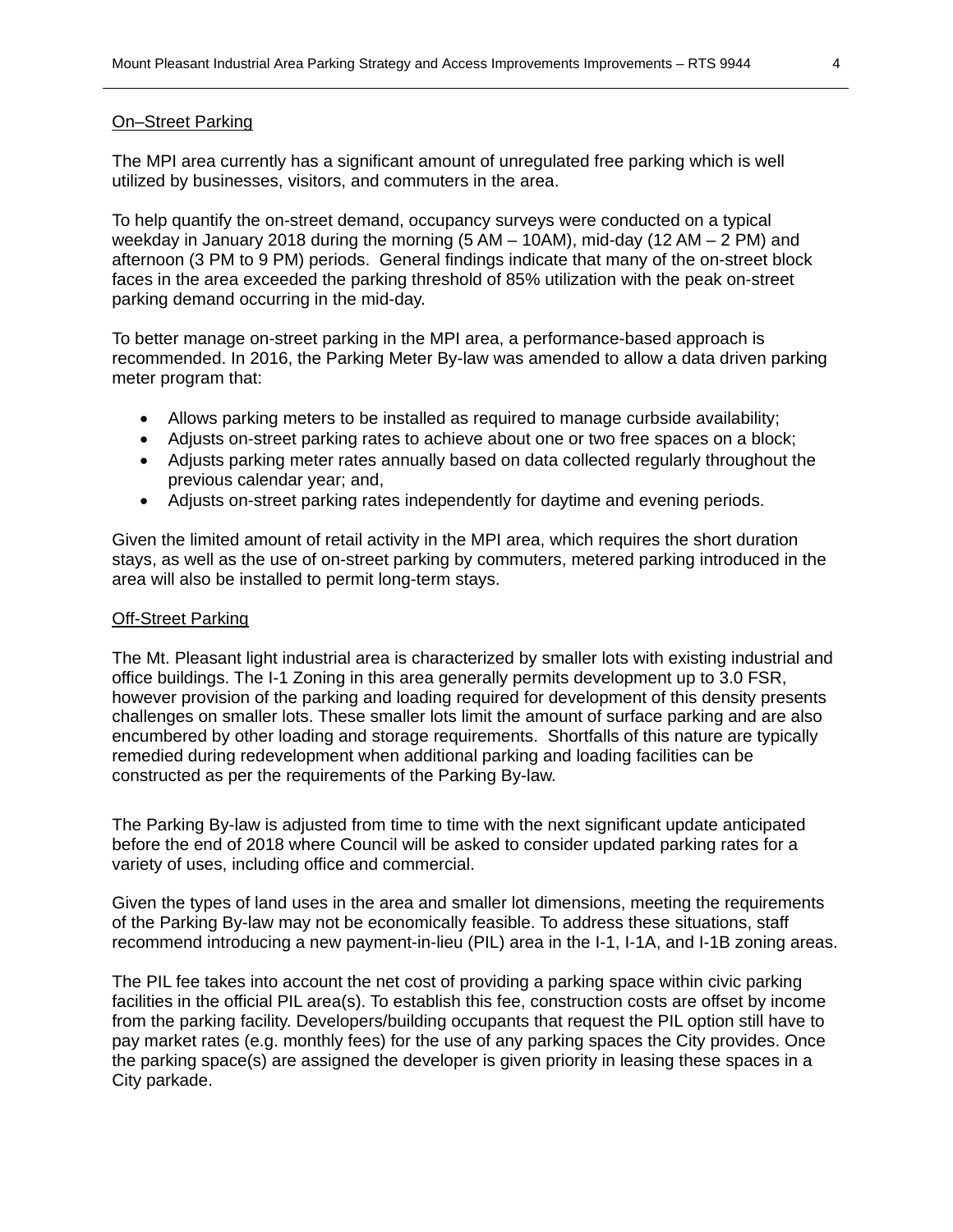The city-owned site at 2221 Main Street, being re-developed to create additional mix-used affording housing (VAHA project), could be a recipient location for PIL in the MPI area. This surface lot previously had 100 pay parking stalls, and was generally well utilized by businesses and visitors of the area. Introduction of PIL in Mount Pleasant will help to fund construction of the replacement parking which will be built in tandem with the VAHA project scheduled to begin construction in 2018/2019.

Although there is existing parking demand for this site, it is expected to decrease with the opening of the Millennium Line Broadway Extension. Staff will monitor the amount of stalls being utilized at 2221 Main Street and explore options for additional sites if the uptake for PIL stalls increases with redevelopment in the area. Additionally, staff is investigating the potential to allocate PIL funds collected for commercial projects to sustainable transportation initiatives since this option is currently only available for PIL funds collected for residential projects. If approved by Council, changes to the Parking By-Law to introduce PIL in the I-1, I-1A, and I-1B zoning areas will be made concurrently with other proposed changes to the Parking By-Law in 2018.

### **Transportation Analysis**

## Improvements to Transportation Network & Analysis of East 7<sup>th</sup> Avenue, Main Street, and Kingsway Intersection

An analysis was completed to explore changes at the intersection of East  $7<sup>th</sup>$  Avenue, Main Street, and Kingsway. Based on the analysis, staff will formalize 7<sup>th</sup> Avenue from Main Street to Cambie Street as a collector street and maintain all vehicle movements at the intersection. This allows East  $6<sup>th</sup>$  Avenue and/or East  $8<sup>th</sup>$  Avenue to be explored as calmer local access streets with improved public realm for walking and cycling in addition to improvements to the  $5<sup>th</sup>$  Avenue bikeway and Ontario Street greenway planned in the 2018-2022 5-Year Cycling Network Map.

Staff will advance the review of the Main Street, Kingsway, and East  $7<sup>th</sup>$  Avenue intersection with the goal to provide a pedestrian crossing on the north side of  $7<sup>th</sup>$  Avenue. Given the complex nature of the intersection, staff will be looking at this more closely and exploring all options including intersection signal timing and street redesign to allow the additional crossing while not introducing any new pedestrian and vehicle conflicts or concerns. In light of that, staff will move forward with a new pedestrian/cyclist activated signal at Main Street and East  $6<sup>th</sup>$  Avenue which would be implemented in the next capital plan to improve connections to the Mount Pleasant Community Centre. As development occurs, staff is also recommending the installation of a pedestrian/cyclist activated signal at Main Street and East 4<sup>th</sup> Avenue to provide improved transit access and east-west walking and cycling permeability. The proposed improvements are summarized in **Figure 2** below.

While these access improvements will inform the overall transportation strategy for the MPI area, the installation timing for the noted signal and bikeway improvements will be evaluated against other City transportation priorities. Staff expect to report back on a complete transportation strategy for the Mount Pleasant Industrial Area in 2019.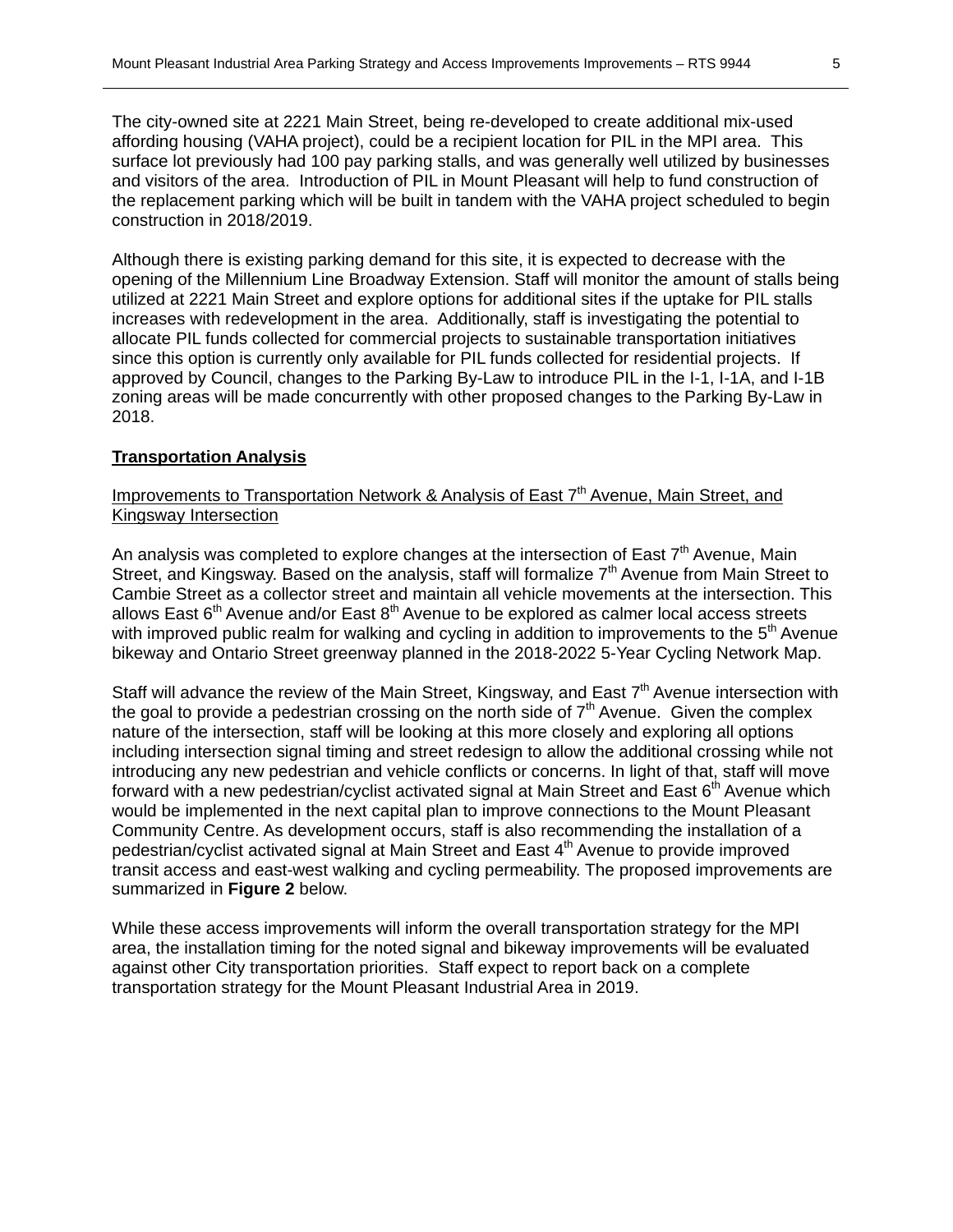

*Figure 2: Map of Proposed Transportation Improvements in MPI area* 

### *Financial*

Addition of a new PIL area will potentially generate additional revenue for the PIL reserve: Off-Street Parking.

#### *CONCLUSION*

Staff recommend the actions outlined in this report including the introduction of a new PIL area within the MPI I-1, I-1A, and I-1B zoning to assist in delivering replacement parking for new developments in the area. Staff will continue to monitor parking in the MPI area and manage on-street demand with time restrictions or pay parking. A crosswalk on the north side of the  $7<sup>th</sup>$ Avenue, Main Street, and Kingsway intersection is recommended along with additional transportation improvements in the MPI area to continue to be explored into 2019.

\* \* \* \* \*